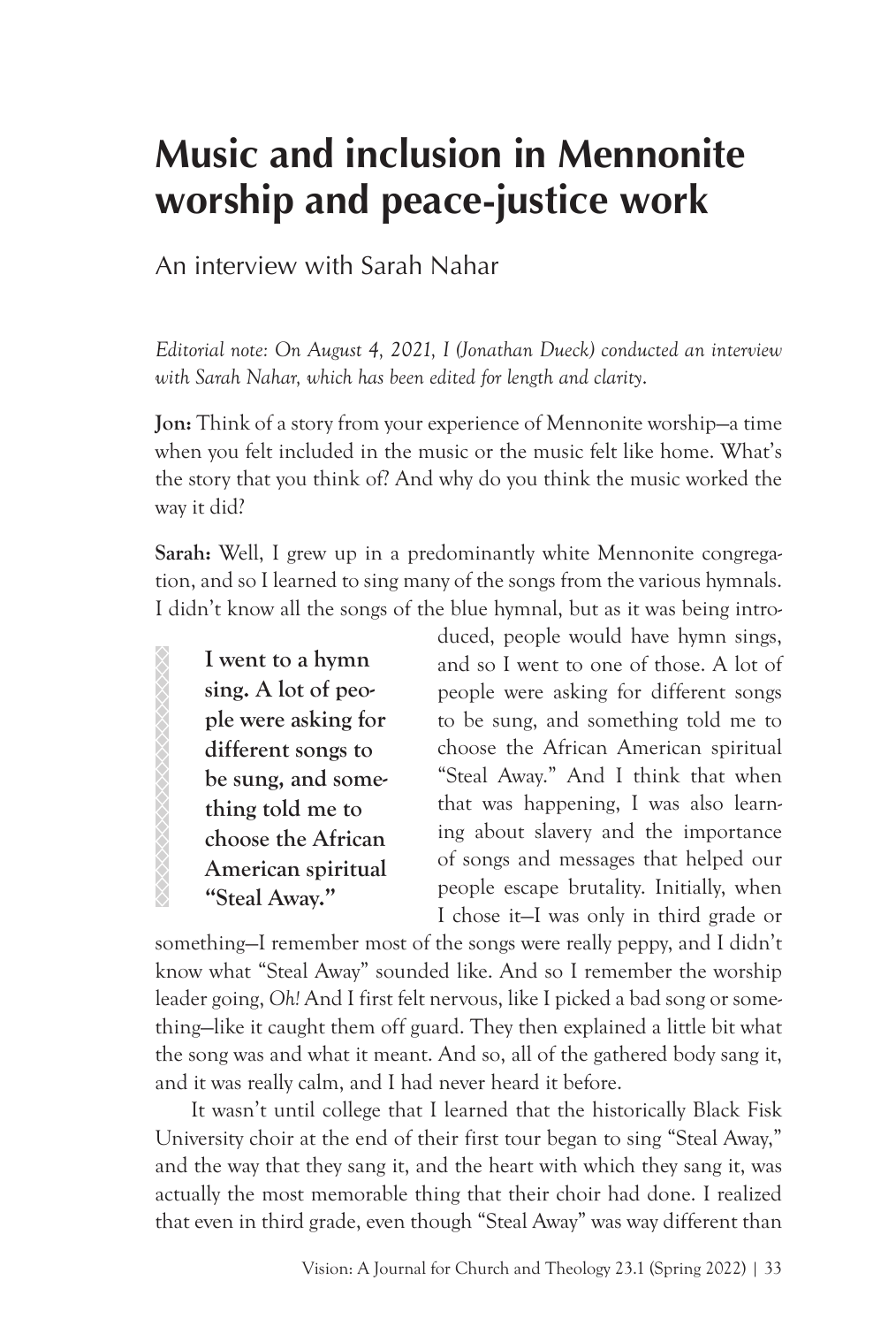all the other songs that were being chosen, there was some kind of ancestral connection to that song, and I wanted to learn it and to understand what it meant. I stay connected with that song in many other arenas of life—with the question of fugitivity and being able to find a safe space for refuge and rest, and the way in which the song functions as a spiritual, and the spiritual life of resistance.

And I want to share about another song. During that time here in Elkhart-Goshen at the Nappanee Missionary Church, the African Children's Choir came and visited, and we listened and heard them sing many songs. I remember "Siyahamba" because I knew that one, and they sang "Asithi: Amen sikyadumisa," and later I was flipping through the pages in the hymnal and I found "Asithi: Amen." One time we also sang that at Prairie Street Mennonite Church in Elkhart, and to have heard the African Children's Choir sing it, and then to hear our congregation sing it also with gusto was really helpful for me in terms of tying my different life experiences, my Black world and my white world, kind of, together. So having those songs appear, even though they were few and far between, connected me to bodies outside of just the Mennonite Church.

**Jon:** I love that story! If I'm not mistaken, we met at Atlanta Mennonite Fellowship while you attended the historically Black Spelman College, right?

**Sarah:** Yes, and it was while I was at Spelman College in Atlanta, Georgia, and prominent Black musician and civil rights activist Bernice Johnson Reagon was a visiting professor there. We did a project—my first and only ethnomusicology project—where we traced the lines of various spirituals, and we walked around Atlanta. To do this project, we would sing the spirituals, or study where their words showed up, or how the music was moving in the world. She also taught us about how the people who marched in protest in Augusta, Alabama, and Georgia, the places she was active, "stood in her sound"—she and the Freedom Singers (one of the precursors to Sweet Honey in the Rock) would stand behind the frontline of protestors and accompany them as they did nonviolent direct action. Activists were bolstered and sustained by the sung melodies—they could also join in and feel power in their vulnerable bodies as their voices swelled with the crowd.

Studying with Reagon helped me also understand how our religious traditions are social movements as well. They're just really long ones, but they have existential claims that—like all social movements—are seeking to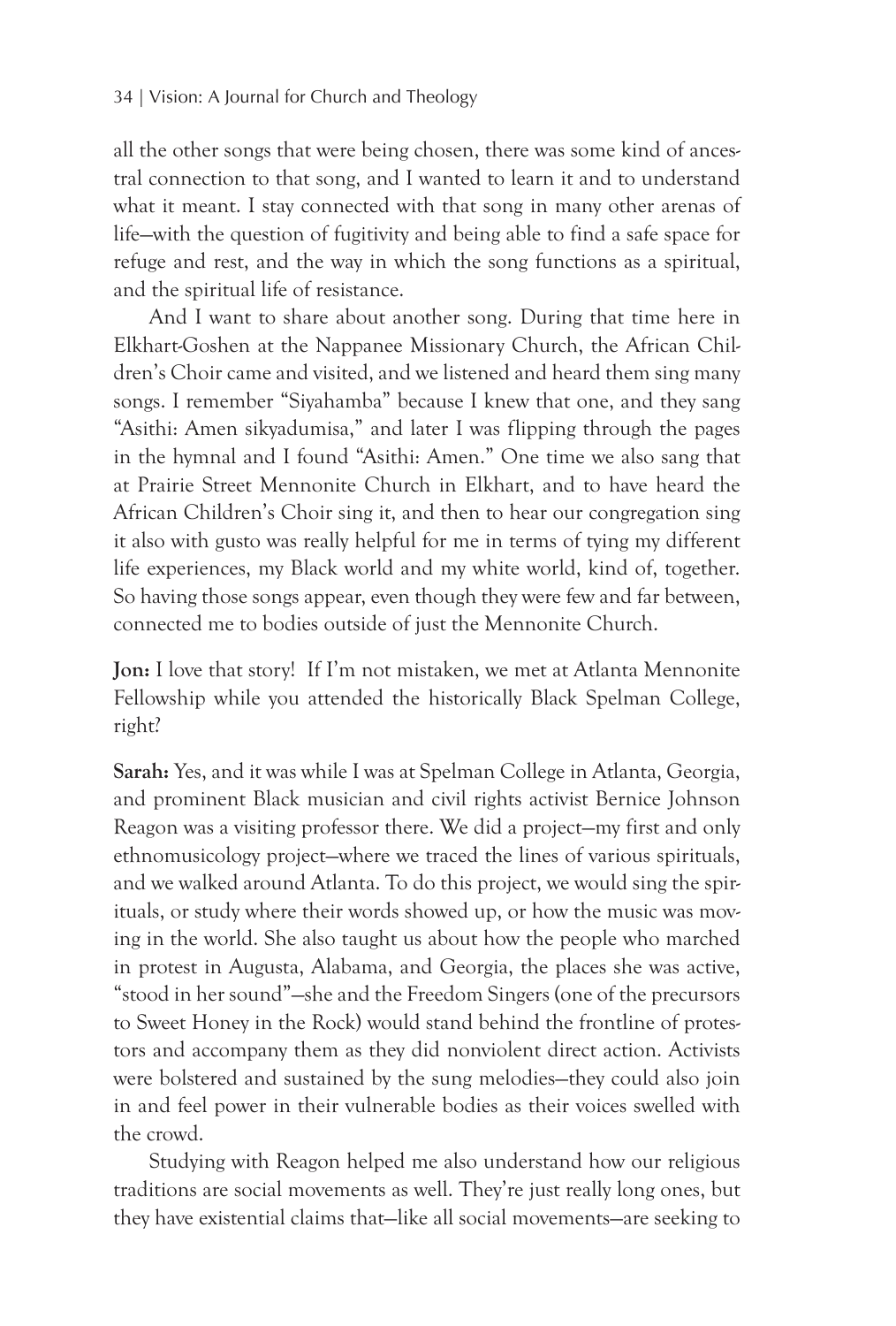shift what is happening on this earthly plane, by way of shifting worldview. And it helped me appreciate the importance of sound and sonic

**I can feel us doing theology in our songs. I can feel what's happening in my body and theology similarly; it happens in the body.**

within all of those communities.

power and resonance and sonic healing

I remember when Sweet Honey in the Rock came to visit Goshen, and they did their concert, and it was amazing. And Mary Oyer led us in *singing* a thankyou to them, rather than just applauding. We all stood and sang 606, "Praise God from whom all blessings flow." It was really powerful, and Sweet Honey

was also very moved at that type of exchange. It's one example of how I've seen our choral music used in a powerful way. At seminary someone mentioned that John Howard Yoder said once that we don't do theology in our songs. Everyone that I knew at seminary said that Yoder was wrong on this. I agree with them because I can feel us doing theology in our songs. I can feel what's happening in my body and theology similarly; it happens in the body.

**Jon:** Did you go to AMBS too, then?

**Sarah:** Yeah, I'm a 2011 MDiv graduate of AMBS. So I was at Spelman till 2006, and then I was a 2007 Fulbright Scholar in Argentina, and then I returned to Elkhart to be at AMBS, and I've done a lot of community organizing around Elkhart since then. Though I've lived a lot of places since then, I still have my membership at Prairie Street. I just have a lot of love for the community that raised me.

**Jon:** You know, music has power, and when you're leading music, you have power. And it can be good and bad, but you have to think about it. It's not inert. But it's a hugely negotiated power space. I remember studying worship in Edmonton and watching what happened when people would set tempos wrong. Imagine the congregation like a pool of water that's kind of moving in a wave, but you can see that here, and here, and here out in the congregation are the really strong singers. And around them, if you set the wrong tempo, you'll see a little ripple of tempo move out from them, and it will change. And up there you'll have to change what *your* tempo is. That's a long way of saying one of the things I like about your two stories is that you have a lot of agency, and calling "Steal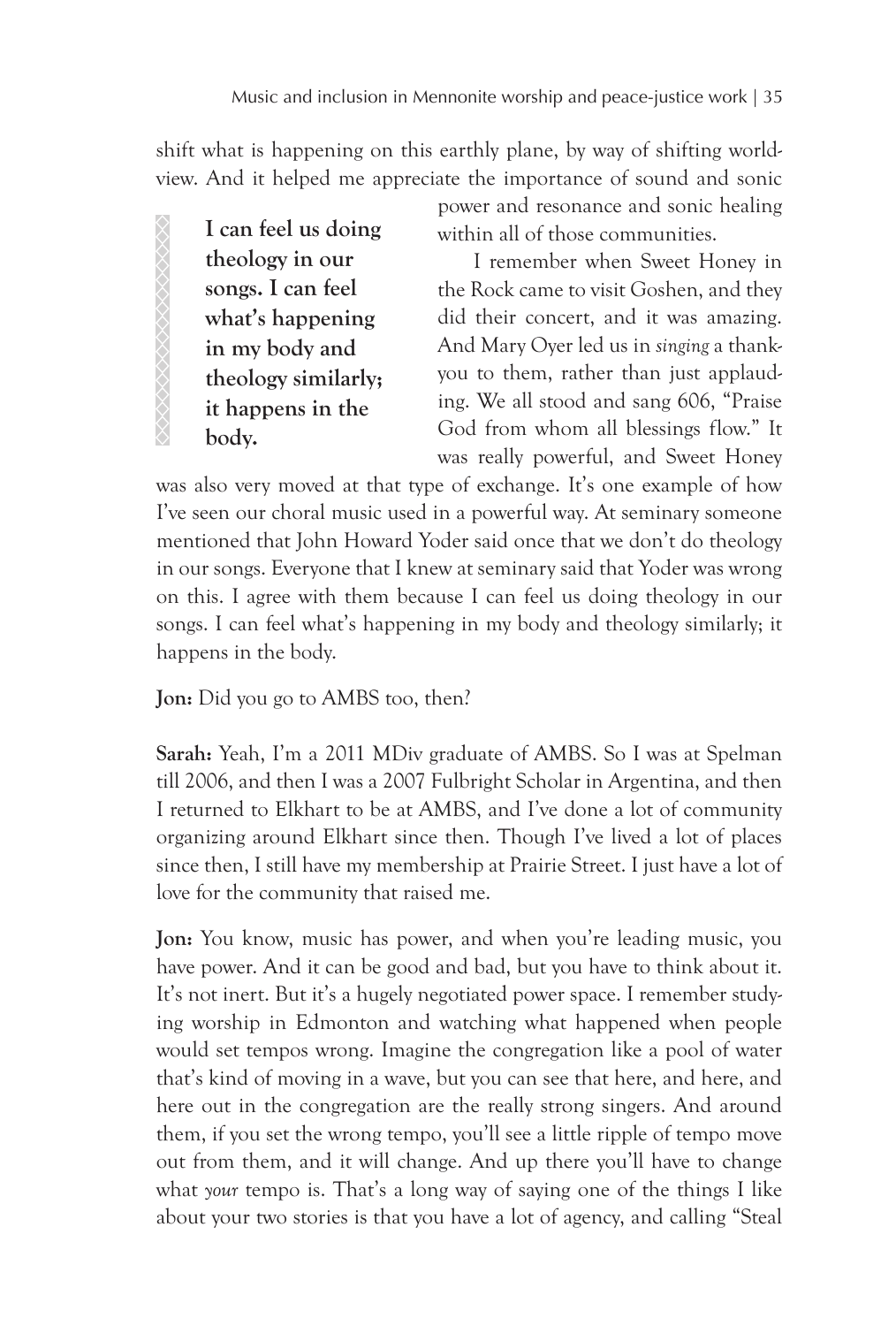### 36 | Vision: A Journal for Church and Theology

Away" and then having people try to figure it out. Then the other one seems like a kind of gift happens in the area, but then *you* make the connection between these things. I like the *you* acting in these stories. I like the meanings that you're making.

**Sarah:** Yeah, I think I spoke very directly to Black cultural music traditions in the context of white Mennonite spaces that I grew up negotiating in the church. People were talking often about how to diversify and how to sing the songs of other people so that our theological imaginations expand. This was way before the conversations around cultural appropriation; it was an effort to expose people to the fact that others sing in a beautiful and powerful way—not just us—and that one way we can appreciate that is to learn the sounds of others.

**Jon:** So, on the other end of this, can you think of a time when you felt alienated or uprooted or excluded by music in Mennonite worship, and what do you think was happening there in the music?

Sarah: Ironically, this story comes from Mennonite World Conference, the Global Youth Summit in 2009 in Paraguay. We were desiring to sing a lot of the songs from around the world, and we invited each country

**Having not grown up on contemporary worship music, I wasn't sure what to do. I felt sad. I didn't feel excluded, but I felt unrooted. And I felt really bad about the impact of US imperialism.**

delegation to bring a song. The US and North American congregations chose songs to share that were in languages other than English, in an attempt to showcase their multicultural acumen. Most of the delegations from the Global South chose songs that were American or Canadian in origin to demonstrate their relevance and modernity. The impacts of globalization were clear. Not that they have to sing indigenous music—they certainly don't—but what does

that represent about the gathered body and the aspirations that we have around who we want to be in the world? In the end, the only type of singing that we all knew was "contemporary." And the Mennonites from the Global North were upset because they didn't like the contemporary music and the theology it espoused. What we saw was one result of how missionization happened, and how at one point it was connected to Americanization. Having not grown up on contemporary worship music, I wasn't sure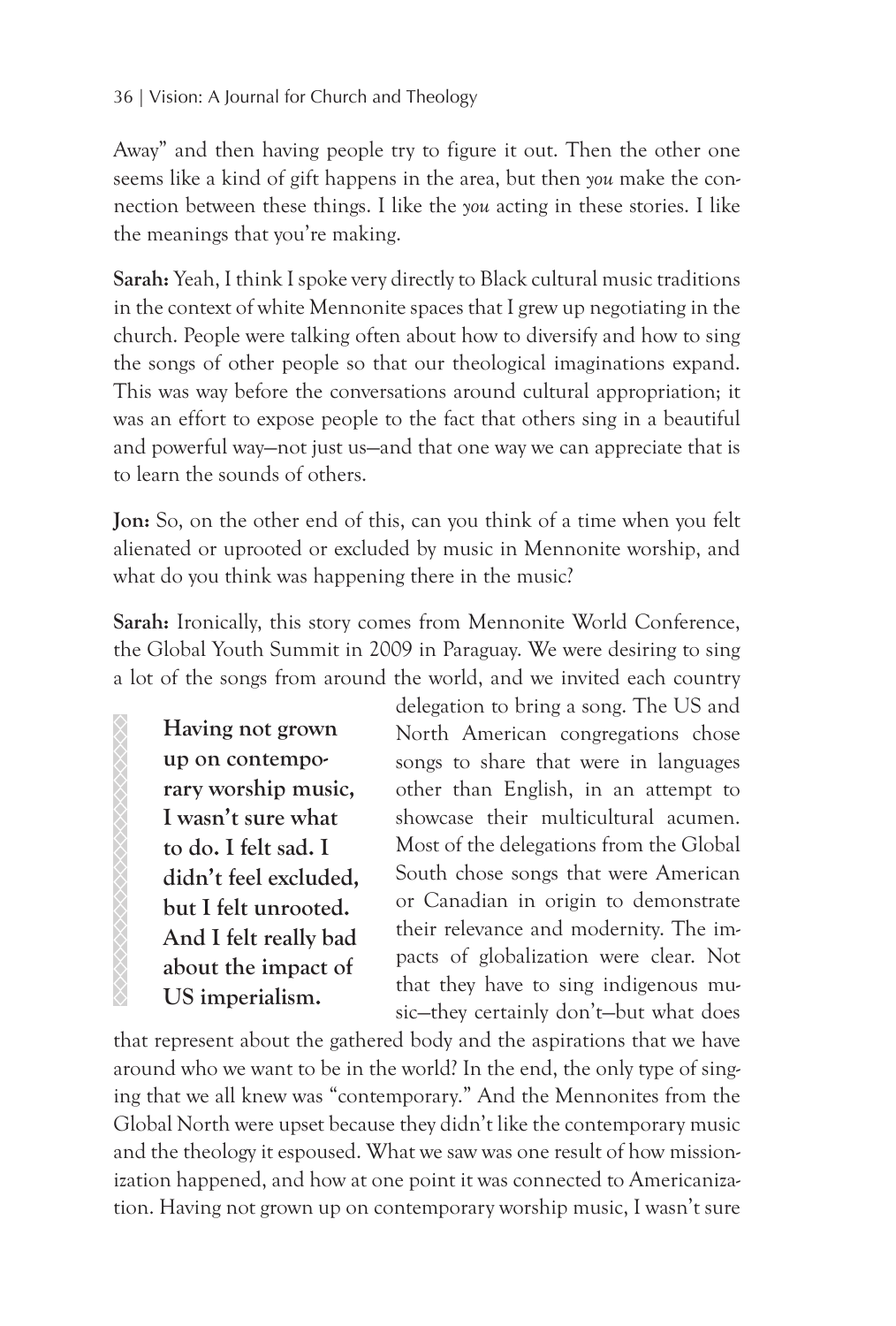what to do. Am I supposed to join them in song, or mostly just listen to them sing up front because they're the best singers? So I felt sad. I didn't feel excluded, but I felt unrooted. And I felt really bad about the impact of US imperialism. It was also a different experience than I had in 2003, when we had a song exchange.

**Jon:** Because you think it showed a kind of truth? You've described the frame of the event, and clearly it's framed so people were trying to connect with one another, they're trying to sing something they think of as a symbol of how the other part sings. They're saying we're all connected. But you think that what happens when Mennonites from many other places are singing what they think of to connect with the US Mennonites, they're singing a truth about the United States and a truth about US missions and how it has impacted them?

**Sarah:** Yeah. It was real! It was a real experience of, *Wow, this is also how music can be used*. The flip side of this is another story that I wanted to tell that kind of illustrates how music in my work in peace and justice building shows the possibilities of using music in that kind of work and what kinds of power I observe for music in these contexts. My church was a little nervous that I wasn't going to a Mennonite college when I chose to go to Spelman in 2002, and when I went to Spelman I realized just how Mennonite I was. I can't get it out of me: the way I eat, the way I read the text of the Bible with an emphasis on peace, reconciliation, and justice, and also the fact that I couldn't really dance, but you know, I got to practice that a lot at Spelman.

## **Jon:** Yeah!

**Sarah:** Thank goodness, thank goodness, because to have had lost the body through our religious practices is a massive, massive loss, and I'm glad that people are trying to bring it back in many, many ways. I got back home and said, *Hey church, I'm still Mennonite!* And they're so happy, they're like, *Great, would you be our representative for Mennonite World Conference?* That was in 2003, and so that is how I had chance to go to Zimbabwe, and I got to meet Mennonites: some who danced, some who didn't; some who had a robust theology of peace and justice, some who didn't; some who lived simply, some who didn't. So I realized that being Mennonite meant a whole lot of things in different contexts, but holding at the center of their faith a trinitarian understanding of God, holding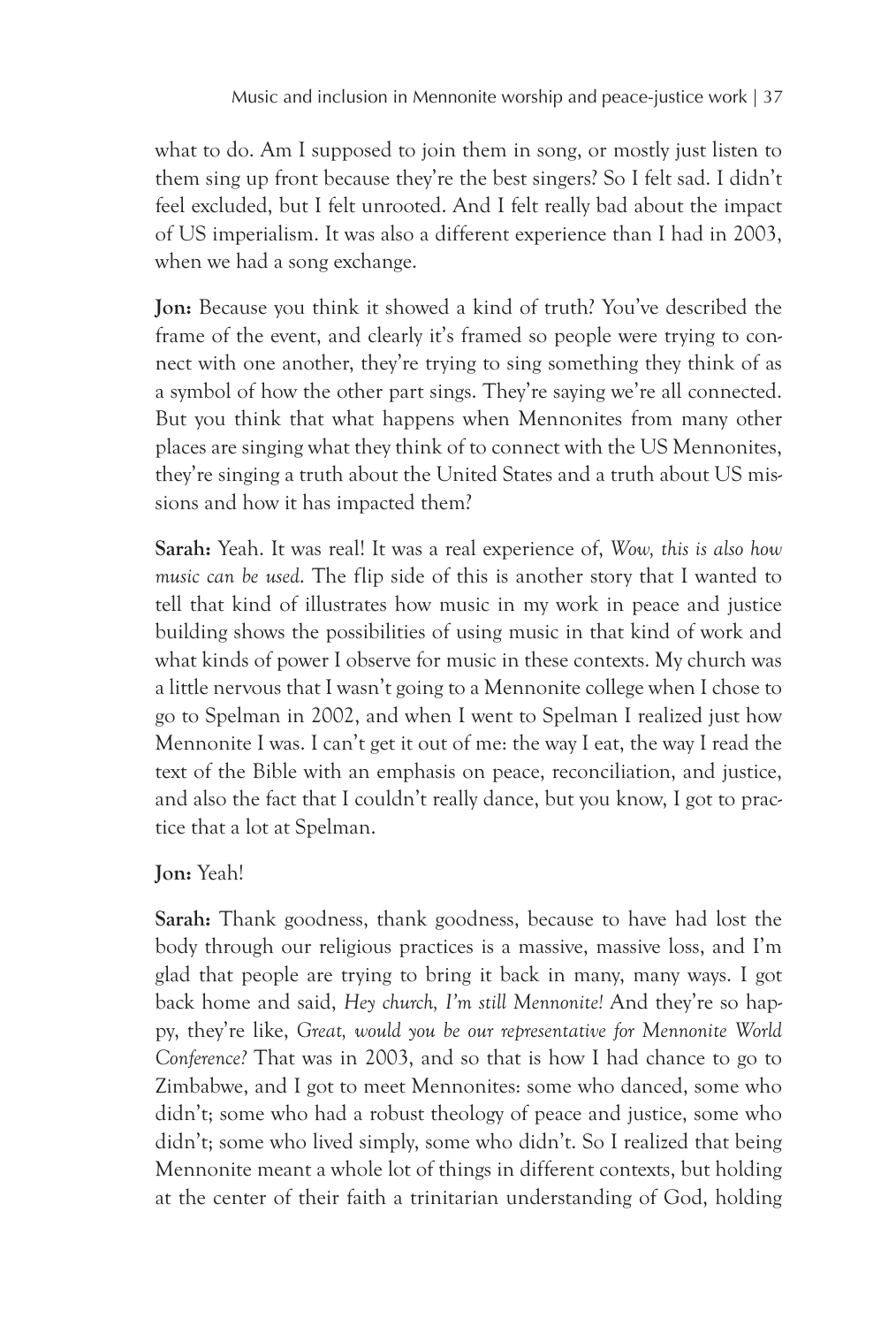at the center of their life community, and holding at the center of their work reconciliation (to quote Palmer Becker's *What Is an Anabaptist Christian?*). And that was also a really great time to be on the African continent, as well because Spelman is an all-Black women's school, and so I had a wonderful time learning and feeling and understanding my way to what it means to be a person of the African diaspora with deep connections to the continent but also the experience of being gone from the continent for so long.

During that time at the Global Youth Summit we did exchange songs, and we learned a tune from Indonesia: "Hari ini, harinya Tuhan" (This is the day, this is the day, that the Lord has made"). I wrote it down in my

**When I was in Ghana, people would ask, Do you speak any Twi? And I'd say, No, but I know this song, and I'd see them brighten up, the smile on people's faces.** 

notebook. I kept it. I practiced it. It was really meaningful because "This is the day" is my grandmother's favorite verse, and it's a song that my parents, particularly my mom, would wake us up to each day when we were children. And so to know it in Indonesian was really meaningful to me. And I also got to learn another song from Ghana, "Da na se, da na se, da wo nyame na se." And when I was in Ghana, people would ask, *Do* 

*you speak any Twi?* And I'd say, *No, but I know this song*, and I'd see them brighten up, the smile on people's faces. And the same with people I would meet from Indonesia. So these itty bitty song lines allowed me to say, *I don't know your language but, I respect it, and I respect your music or song*.

In 2015 I was on a Christian Peacemaker Teams (now Community Peacemaker Teams) delegation to learn what was happening in West Papua, and West Papua was dealing with this tremendous amount of racism from most of Indonesia, and it has not had a chance to have self determination since the vote of 1969, that was either become independent or become part of Indonesia, after the Dutch left, placing this gorgeous region in quite a limbo. In many ways, West Papuans are cousins to the Australian aboriginal indigenous peoples; they don't eat rice, they live in the highlands, so they feel really significantly different and have been oppressed by the central Indonesian government. And not only that, but Indonesia is transmigrating its population to Papua, that part of the country, changing the demographics, and minoritizing indigenous Papuans as second-class citizens. We were there to learn about the human rights viola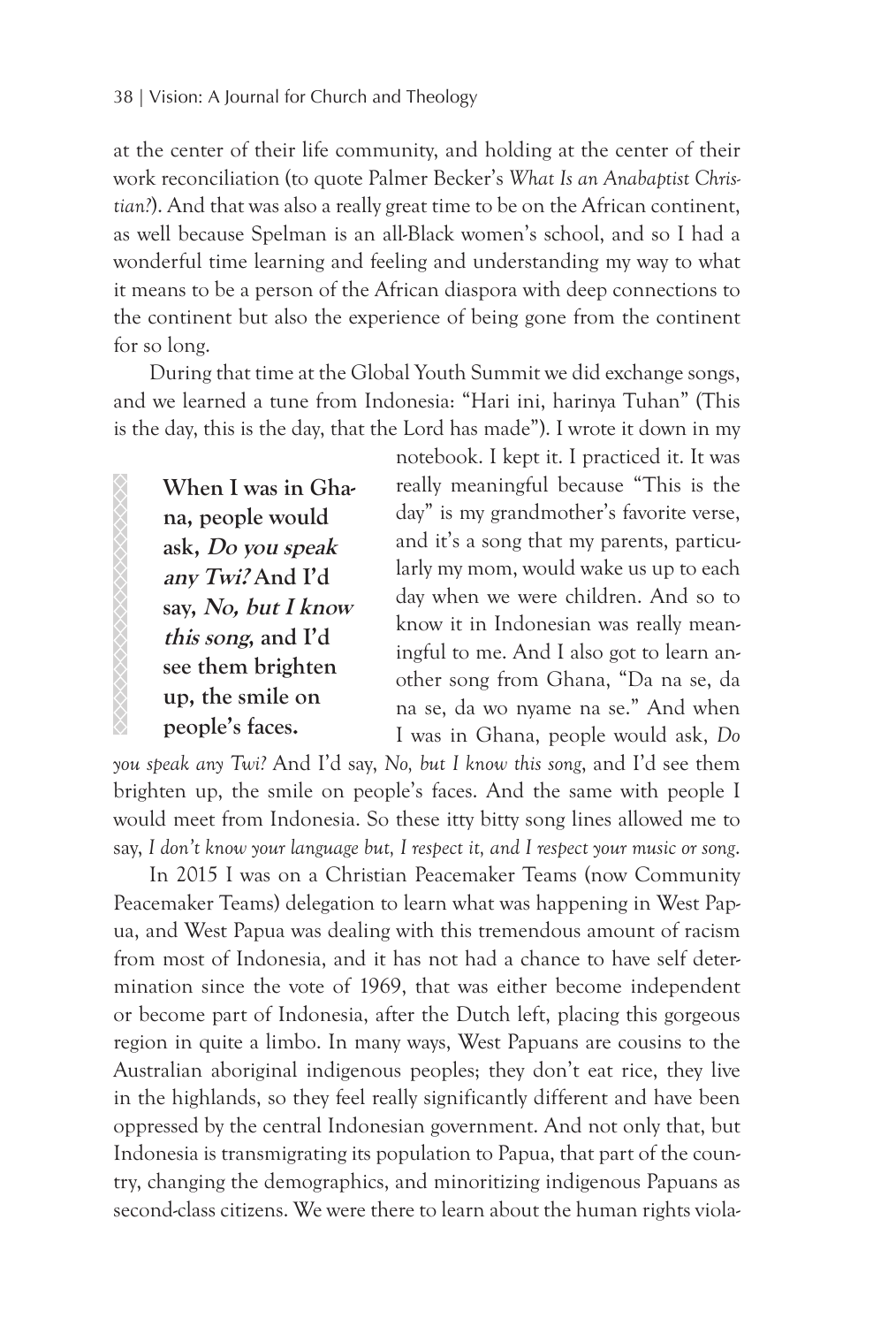tions of Australian-funded and US-backed policing forces that are putting down the resistance and self determination efforts, similar to how the United States and to a lesser extent Canada participated in supressing Latin American peoples movements. There is a strong sense of religiosity all across the many islands of Indonesia. Though there are different types of religiosity and different types of ritual practice, there's a lot of respect for religious practices. This came in handy for us as spiritual activists there.

We were in a meeting with some community leaders, and we're listening to the story of a massacre of civilians by authorities in Biak. We internationals were responding, and we were also singing some songs together. And then the secret police showed up and were asking what we were doing. Scary! Our representatives went out and said, *These folks are in a prayer meeting. They can't be interrupted*. And the secret police wouldn't interrupt a prayer meeting. So the representative comes back and says, *Keep praying; keep talking. If anyone knows a song, sing—sing songs so that they can hear you and so we can delay any oppression by the secret police*. We all looked around at each other. I asked people whether they knew the song "Hari ini," and they *did*! And so, even though they do have their own indigenous languages—Bahasa Indonesian is a lingua franca—and so we sang it and sang it and sang it and sang it until the police went away.

#### **Jon:** You just waited them out?

**Sarah:** We waited them out, and they just left. And we interspersed the song with a few other things, but it was something that the group—which has a lot of Australian Quakers and number of other international people, but mostly Papuans there—ended up using the song to create a shield of protection and connection. So it was really powerful to have that experience—a certain song for a moment. That was a time when a song really helped in peace and justice building. It was the song I had learned at the Global Youth Summit of Mennonite World Conference.

Other times songs have helped are in the work to challenge Islamophobia and anti-Semitism. Being invited to learn some singing traditions from Islam—particularly from Sufism and the *zhikr*—has been meaningful. There's a chant rhythm song singing that I experienced in the context of western Sufism that was really awesome to learn about and to participate in.

#### **Jon:** Allahu!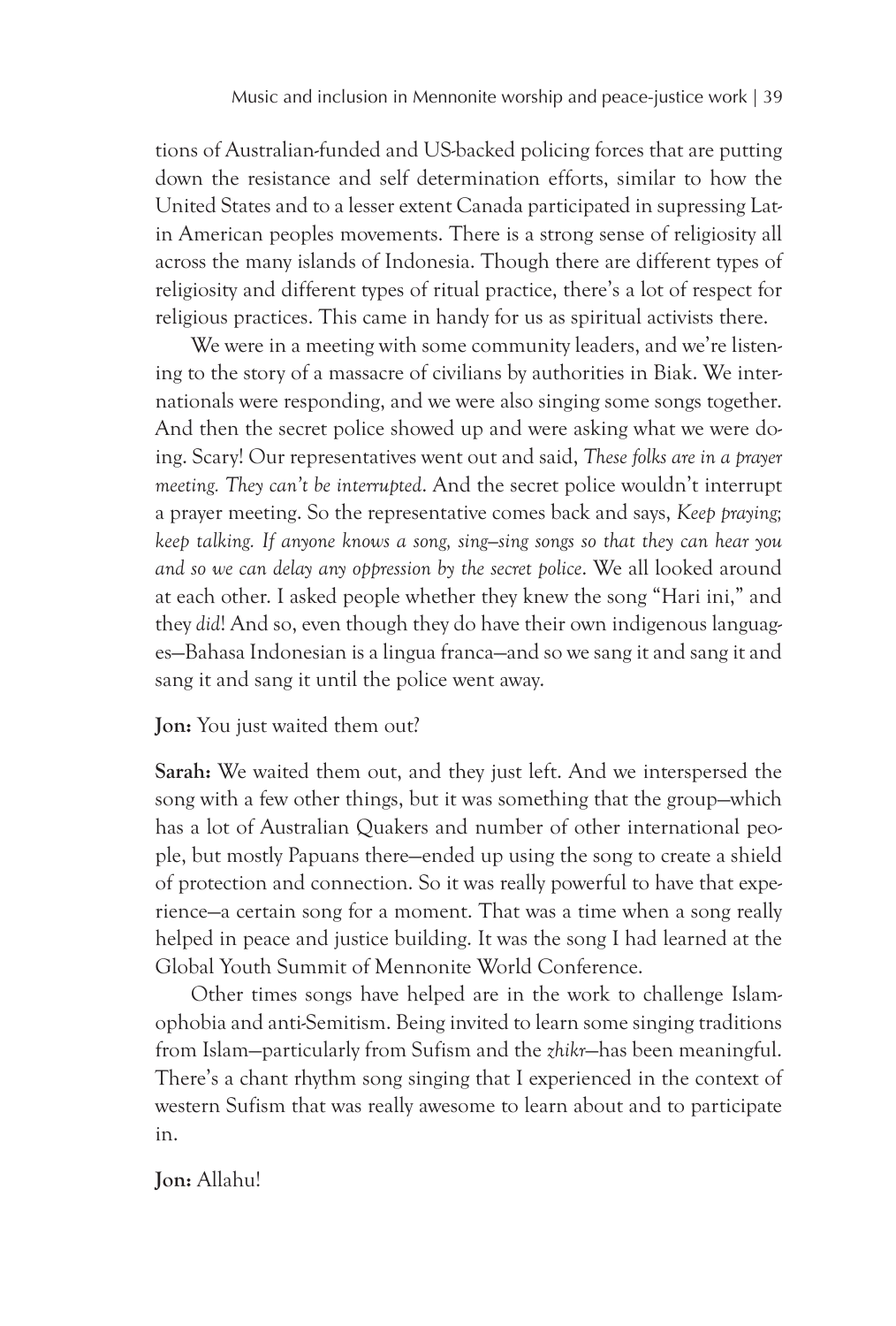## 40 | Vision: A Journal for Church and Theology

**Sarah:** Right, *Allahu!* Yes. We repeat the phase about the oneness of God as we sing in a moving circle—going around, and around, and around. Losing yourself in the sound of all together. And also *nigunim*. These wordless melodies have been really powerful in contributing to learning about Jewish songlines.

**Jon:** Did you sing them in inter-religious contexts?

**Sarah:** I definitely have sung them in inter-religious contexts, as well as in the context of celebrating *zhikr* and in the context of Jewish folks being together for *davening*—that is, being in prayer. There's also an initiative called "Let my people sing." It's a post-Zionist Jewish initiative around learning and singing songs together in the Diaspora.

## **Jon:** In Israel/Palestine?

**Sarah:** This happened in the US context in which people are negotiating what is considered secular space and bringing to bear their religious convictions on that. Singing together in the context of Israel/Palestine carries a whole other charge.

**Jon:** I think it's really interesting to think about *zhikr* and *nigunim* together because neither is very representational, right? They're not narrative; they're both kind of sonic entrainment things. They're about experiencing time together—the bigger meaning of it is that we're doing this together.

**Sarah:** Emile Durkheim would call that collective effervescence. There's certainly something to that. And that kind of goes into some stories I might offer Mennonite congregations as they begin to sing from a new songbook. I really enjoyed meeting the songbook at convention. We had great guidance from the people who were so deeply involved in the immense amount of discernment around what got in, what was left out, what order things are in, what worship resources look like, and so on. And I knew that that was hard because AMBS emerita and *Hymnal: A Worship Book* editor Rebecca Slough explained a bit of the process to us with regards to the blue hymnal—what it was like to work on that committee. I loved to learn that. It gave me a lot of compassion for the people who were working on *Voices Together*. Even more so since it became available during COVID-19, a time when it was dangerous to sing with one another.

The inability to sing together showed how important song is to some people's connection and also the amount of grief and loss that there was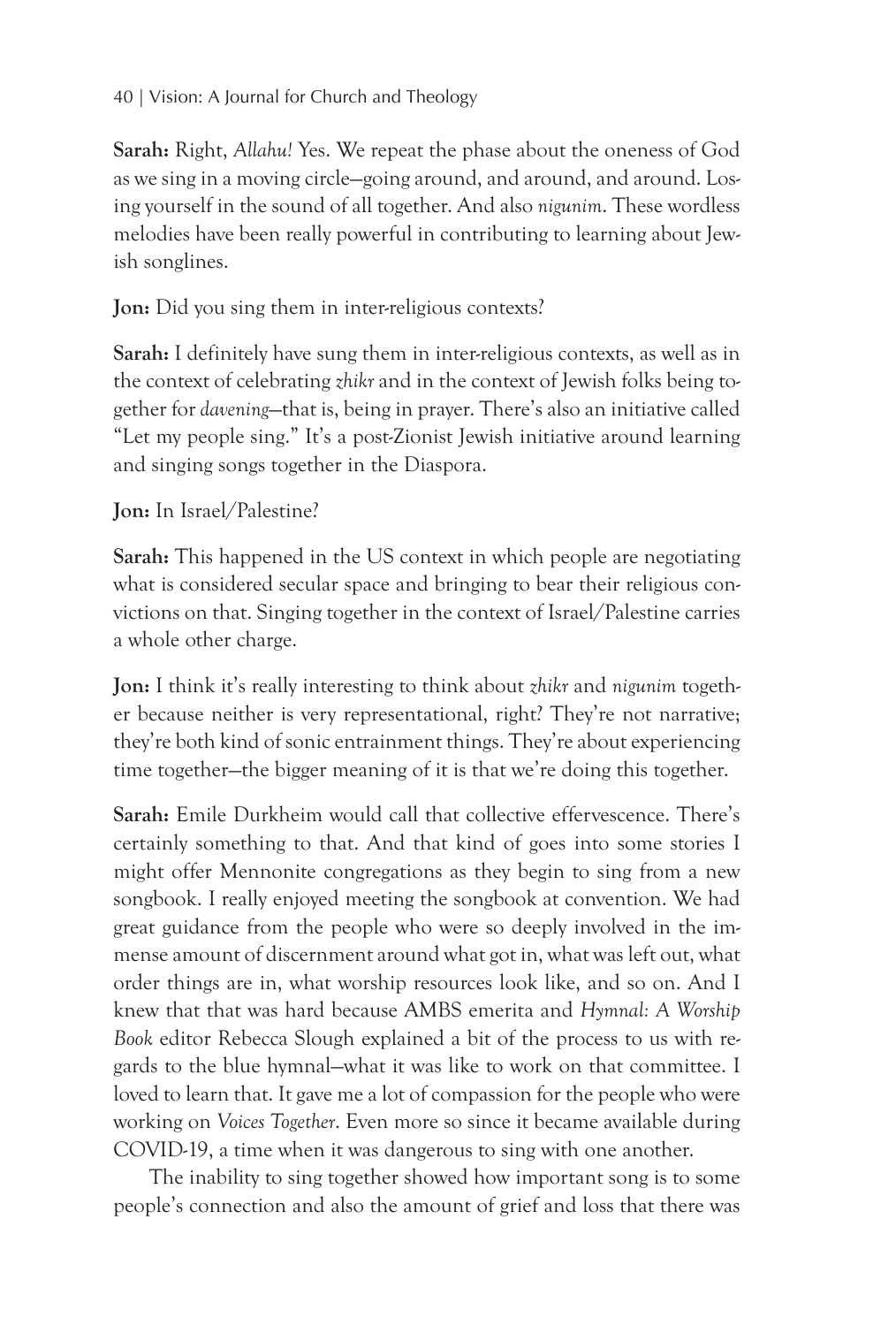during that time. Communities all over the world have been dealing with a lot of disruption for a long time, and now mainstream US society has felt it in a fashion. If we let it, these realizations can really help us have increasing compassion. To realize, for example, that we can't sing if we can't *breathe*, so part of wanting everyone to be able to sing together is to support Black Lives Matter and to make sure that people still have breath in their lungs. To protect everyone not only from being choked by a po-

**We can't sing if we can't breathe, so part of wanting everyone to be able to sing together is to support Black Lives Matter and to make sure that people still have breath in their lungs.**

XXXXXXXXXXXXXXXXXXX

lice officer but also from environmental racism and from spiritual traumas that people have experienced as a result of abuses of power.

I guess I would encourage people to teach more people how to lead singing and why it matters. This is a long roundabout way to say I enjoyed meeting *Voices Together* at convention because the people who helped put it together were able to give a little bit of explanation and information around songs and

what they meant and why they chose them. Doing this is really helpful for ritual—like for the song of response, saying why that song got chosen. For example, I often use 323, "Beyond a dying sun," after I preach from the book of Revelation, and I'll ask the worship leaders to make a bridge to say, *In this song we'll speak about the type of eschatology we have, and so sing it like you mean it*.

**Jon:** That makes me think of your first story of "Steal Away"—where the worship leader talked about the song, where it came from, what it meant because when you told that story, the connection that made for me is that "Steal Away" is kind of a heart song or a memory song that's tied to HBCUs as an institution, going back to Fisk. You would hear songs like this from Morehouse College choir. And I thought of "In the Rifted Rock" for some Mennonites. And you talk about fugitivity, which makes a lot of sense for "In the Rifted Rock." Like a lot of those Russian German Mennonite heart songs, they're not about prosperity. They're not about winning. They're about some little place where you can be safe from the things that are happening to you and the big world that's beyond your control. And when I lead singing in a Mennonite church now for me to not talk a little bit about why "In the Rifted Rock" is there, you know, I